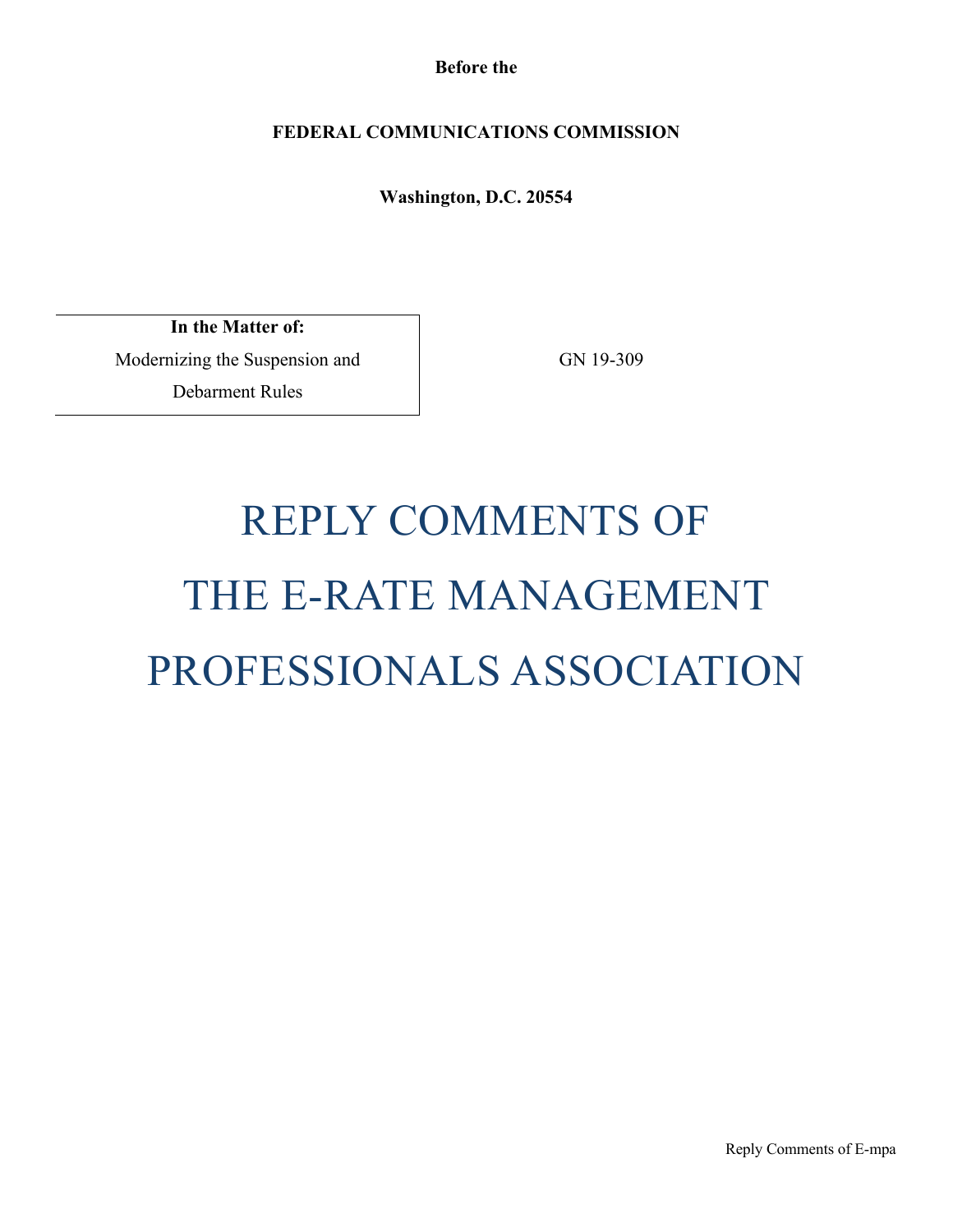| <b>INTRODUCTION</b>                                        | 3  |
|------------------------------------------------------------|----|
| <b>NECESSARY CLARIFICATIONS</b>                            | 4  |
| <b>CLARIFICATION OF TYPES OF TRIGGERING EVENTS</b>         | 4  |
| <b>CLARIFICATION OF REPORTING REQUIREMENTS</b>             | 5  |
| <b>CLARIFICATION OF TYPES OF DIFFERENT RESPONSE LEVELS</b> | 5  |
| <b>INCORRECT ADVICE</b>                                    | 6  |
| <b>TARGETING SUSPENSIONS AND DEBARMENTS</b>                | 7  |
| <b>CONSISTENCY ACROSS CONSTITUENT TYPES</b>                | 7  |
| <b>CORPORATE ENTITIES VERSUS INDIVIDUALS</b>               | 8  |
| <b>DUE PROCESS</b>                                         | 8  |
| <b>CURRENT POLICY OF DE FACTO SUSPENSION</b>               | 8  |
| <b>ABILITY TO CHALLENGE AN ADVERSE FINDING</b>             | 9  |
| <b>SUMMARY</b>                                             | 10 |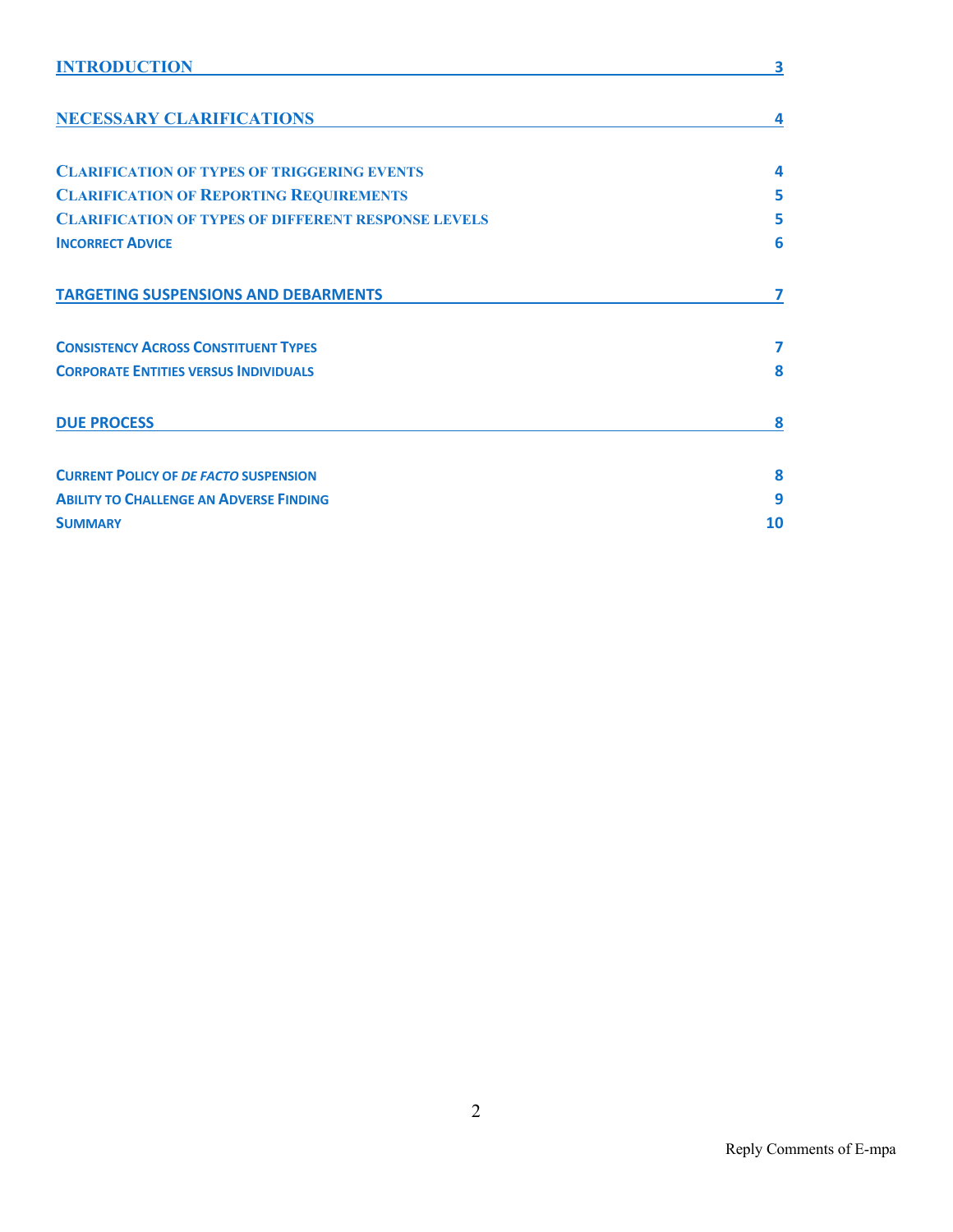The E-Rate Management Professionals Association<sup>1</sup> (E-mpa) respectfully submits reply comments on the Suspension and Debarment NPRM.<sup>2</sup> After a thorough reading of the NPRM, E-mpa has concerns about the changes to the rules as proposed.

E-mpa is concerned that there is a lack of clarity in the types of events that can trigger the disciplinary process, a lack of differentiation between the seriousness of those events, and a lack of clarity as to who is subject to this process. Further, increasing the speed at which bad actors can be expunged from the program reduces the due process protections afforded all persons accused of serious program violations, as do the undefined procedures for challenging an adverse determination.

Irreparable harm will be caused to service providers and consultants who are suspended or debarred under the proposed rules; harm will also accrue to applicants, but to a lesser degree. E-mpa implores the Commission to weigh the integrity of the program against the harm caused to program participants by false findings and hasty judgments.

<sup>&</sup>lt;sup>1</sup>The E-Rate Management Professionals Association(E-mpa) ® is an association of E-rate professionals and consultants whose mission is to promote excellence and ethics in E-Rate professional management and consulting through certification, education and professional resources.

<sup>&</sup>lt;sup>2</sup>Modernizing Suspension and Debarment Rules, GN Docket No. 19-309, Notice of Proposed Rulemaking, 34 FCC Rcd 11348 (2019) (NPRM).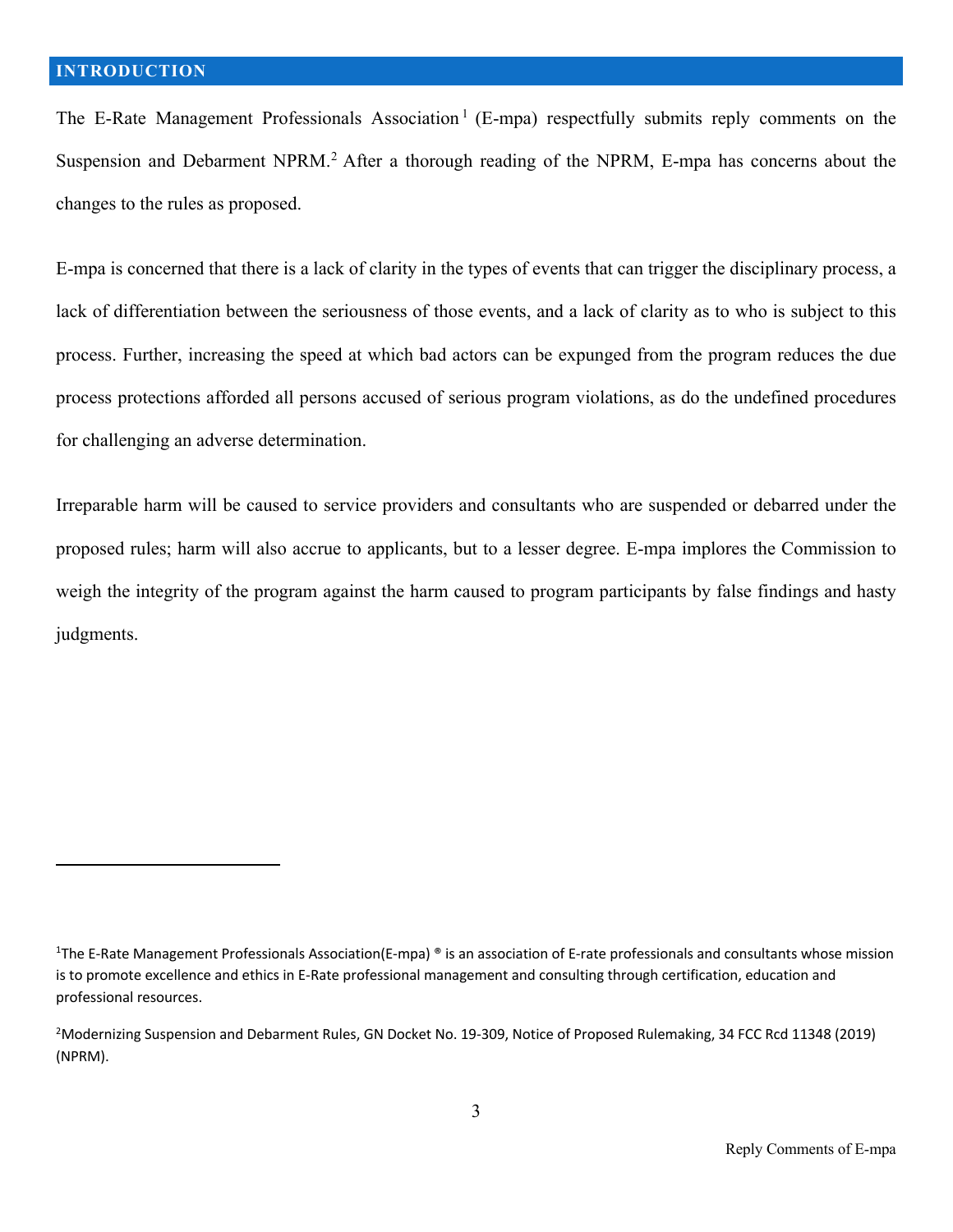E-mpa notes that various respondents, cited below, have commented that there are areas of the proposed rules which are unclear, and E-mpa agrees. There are four specific areas which are unclear and are addressed in the following sections:

#### CLARIFICATION OF TYPES OF TRIGGERING EVENTS

E-mpa strongly disagrees with the Commission's indication that a denial of funding should be grounds for denial of participation in the program, stating (in part), if a principal "had one or more public transactions… terminated within the preceding three years for cause or default."<sup>3</sup>

The term "cause or default" is ambiguous. All funding denials are, presumably, for cause. E-mpa urges the FCC to clarify the criteria for the types of denials that would result in the administrative reactions described in the body of the rulemaking. For example, denials for missed program deadlines and other ministerial errors should not provoke those responses. Since the E-Rate Modernization Order was implemented in FY 2015, there have been quite a few denials for funding requests related to category two budgets and ineligible items which should not be considered cause for disciplinary action.

E-mpa urges the Commission to clarify the types of denials that would be considered procedural and those which would be considered subject to disciplinary action. The Commission needs to provide clear and concise examples of procedural denials which would be exempt from any escalation or requirement to report.

 $3$ NPRM ¶¶ 48-49.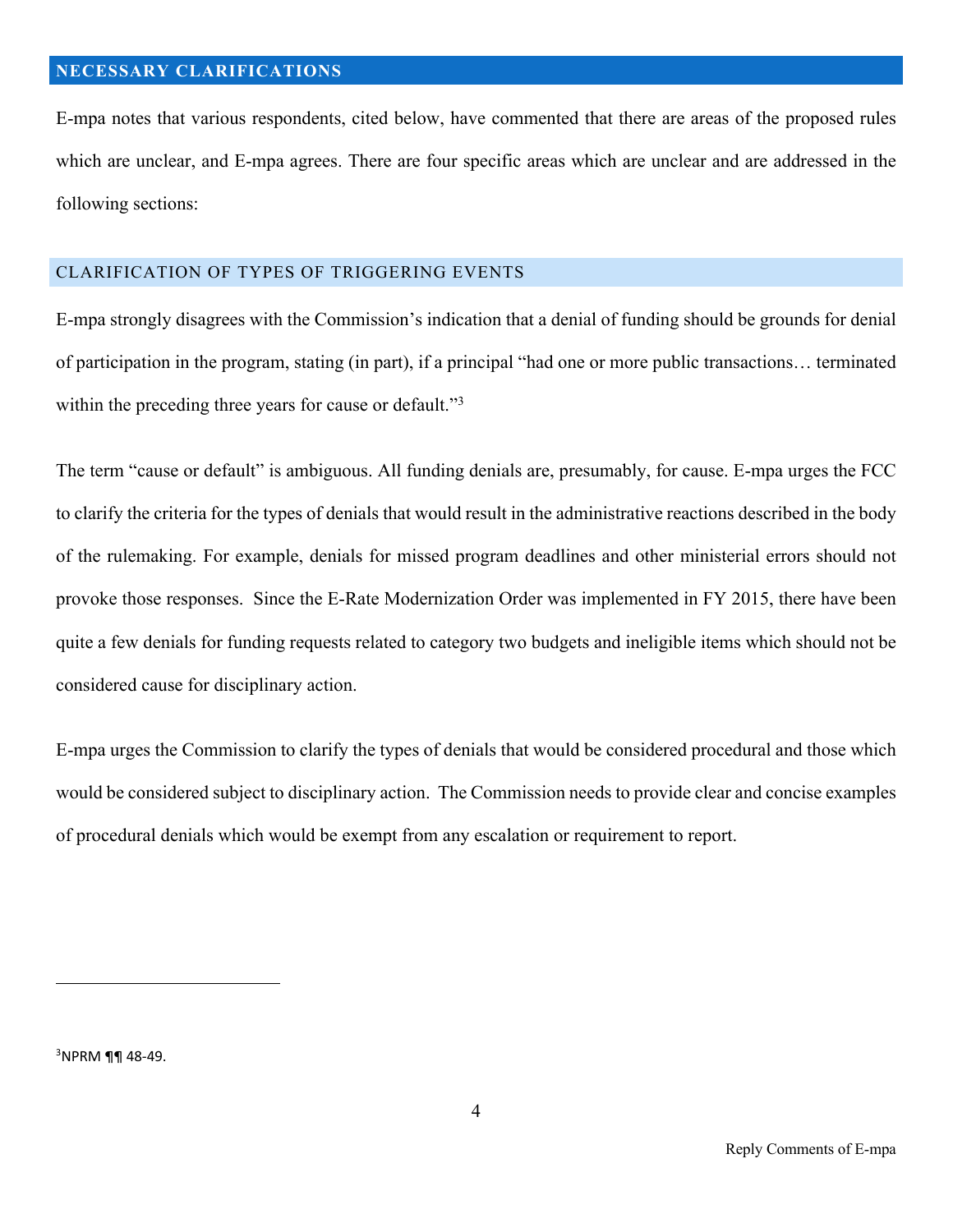#### CLARIFICATION OF REPORTING REQUIREMENTS

The requirements to report a violation and/or denial of funding are unclear.

Who should report this? A service provider? An applicant? A consultant?<sup>4</sup> Is a finding of fault required, pursuant to the spirit of the 4<sup>th</sup> Report and Order? Under the proposed rules, participants would be required to report violations even if they were not responsible. A simple funding denial would, under the rules as proposed, require the service provider, the applicant, and any consultants associated with either side (applicant or service provider) to report this violation. Further, will this reporting requirement be restricted to the FRN in question, or the entire Form 471?

E-mpa urges the Commission to clarify who is required to report a violation and the types of violations that must be reported.

#### CLARIFICATION OF TYPES OF DIFFERENT RESPONSE LEVELS

E-mpa agrees with commenters that suspension and debarment should only be invoked in cases of egregious actions or fraud.<sup>5</sup> Not all violations merit the imposition of a suspension or debarment. Lesser penalties should be imposed as circumstances dictate.

E-mpa agrees with SHLB-SECA that a tiered response system should be implemented.<sup>6</sup>

<sup>4</sup> immixGroup Comments at 3.

<sup>5</sup> SHLB-SECA Comments at 7-8; immixGroup Comments at 5; NCTA Comments at 7; Cellular South Comments at 3-4; CTIA/USTelecom Comments at 13-16.

<sup>6</sup> SHLB-SECA Comments at 8-9.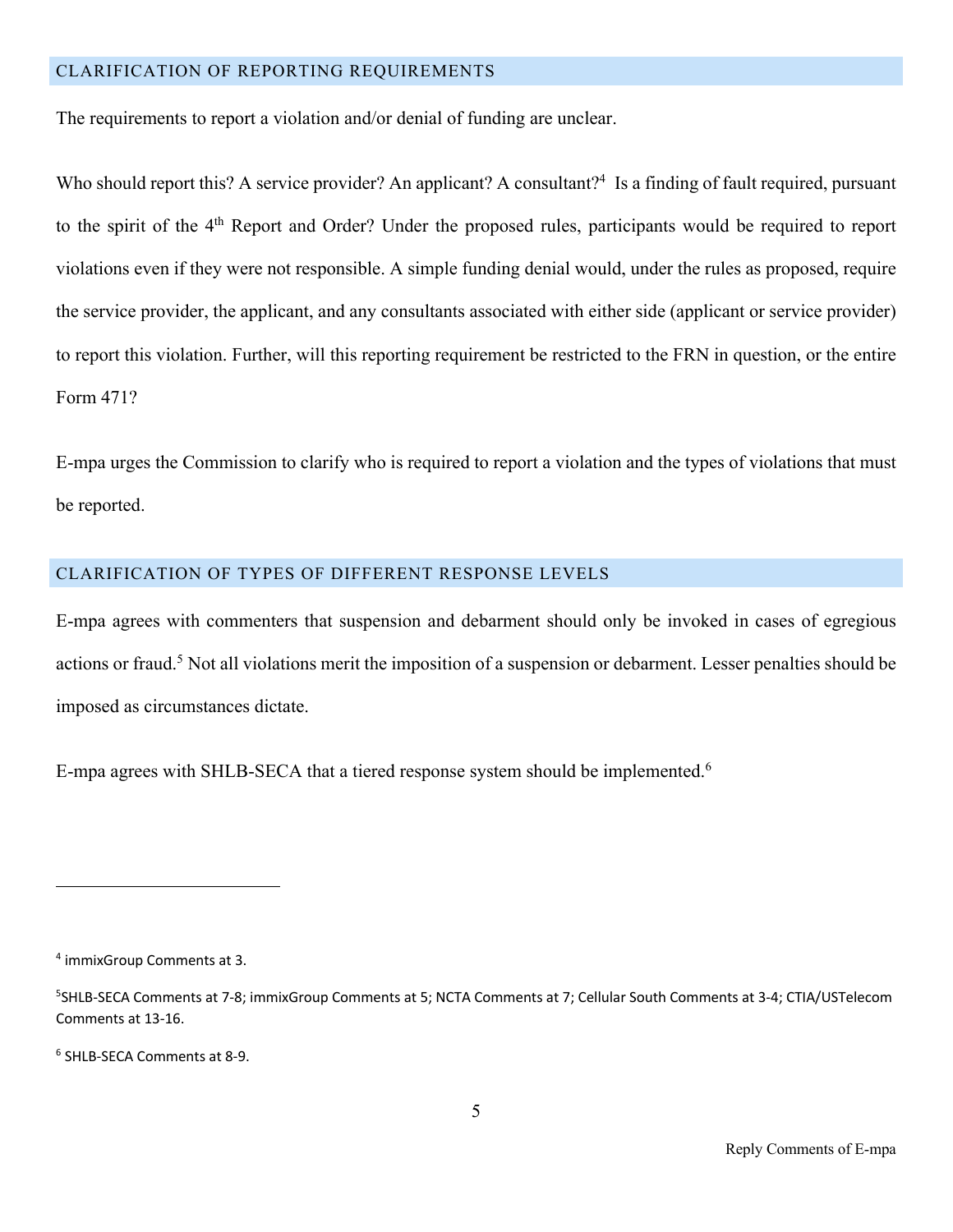## INCORRECT ADVICE

E-mpa strongly supports SHLB/SECA's comments regarding not assessing penalties for providing incorrect advice. The proffering of incorrect advice should not result in debarment or suspension. E-Rate program participants are, for the most part, well-intentioned people who are working together to provide affordable, advanced technology opportunities for our nation's schools and libraries. Most program participants are doing their best to properly complete E-Rate forms and comply with all rules and requirements throughout the E-Rate filing process. However, due to the complexities inherent in the program, honest mistakes, misinterpretations, and miscommunication may occur. Perfection is not a workable standard for participation in the program. In E-mpa's opinion, the appeals process already provides the vehicle for program participants to work through these issues resulting in denial or approval by USAC or the FCC. If an applicant relied on incorrect advice from a USAC employee, consultant, state E-Rate coordinator or other outside party, the applicant should be given the opportunity to explain the issue and subsequently be granted (or denied) funding depending on the facts and circumstance presented. It is our opinion that there cannot be a penalty for incorrect advice absent of proof of fraud or malfeasance. USAC help desk, state E-rate coordinators, service providers, and E-Rate consultants are all doing their best to provide good advice. If an individual serving in any of these capacities is at risk of suspension or debarment, in our opinion, they would no longer be able to fulfill these positions.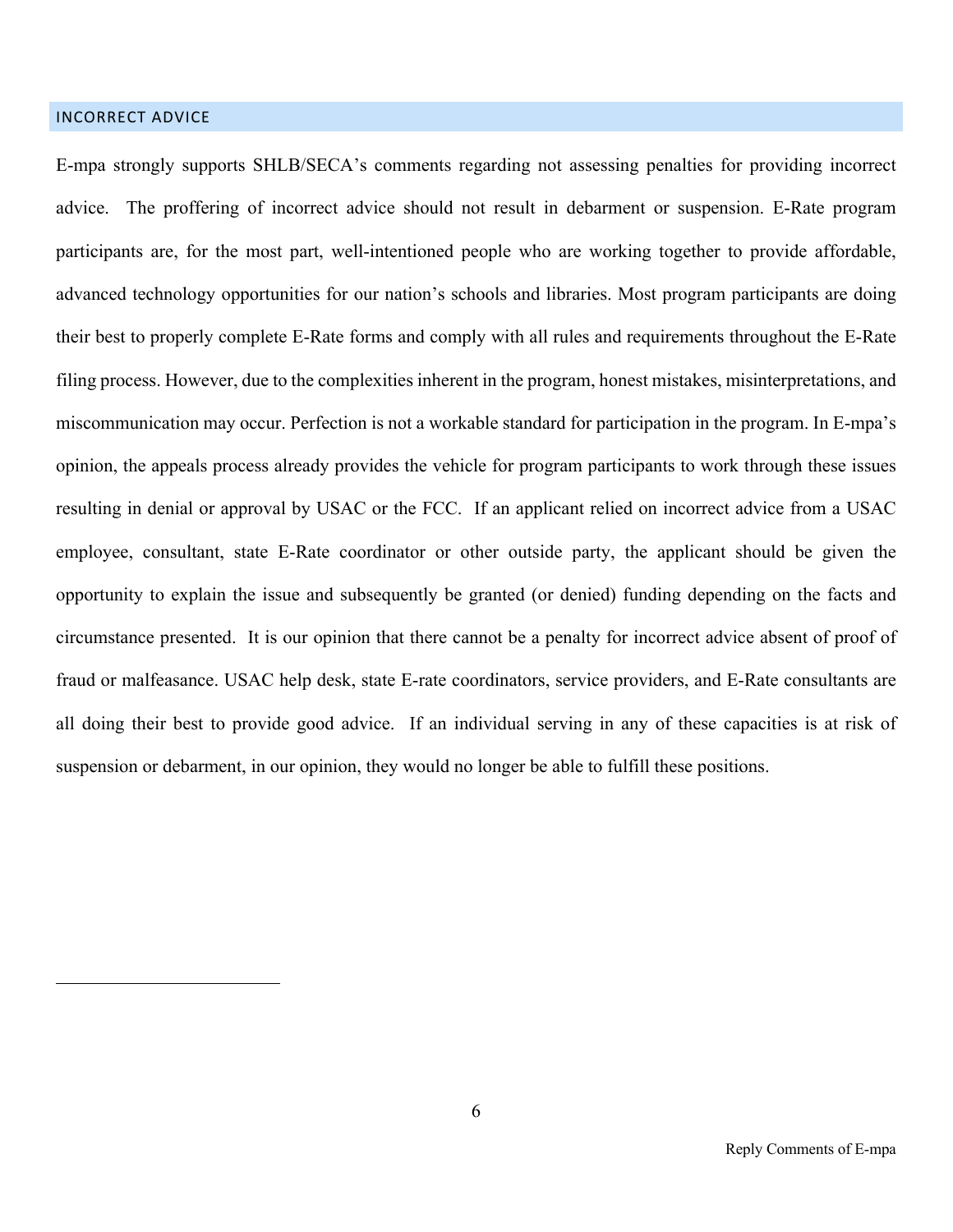#### **TARGETING SUSPENSIONS AND DEBARMENTS**

#### CONSISTENCY ACROSS CONSTITUENT TYPES

In regards to the determination of actionable conduct, E-mpa recommends that the Commission adopt consistent rules regarding suspension/debarment of individuals only and not suspend or debar entire companies, applicants, or consulting firms. By issuing a suspension/debarment at the individual level, the Commission will direct the penalty to the person or person(s) who have committed the violation and not penalize innocent program participants just because they happen to work for the wrong company.

Traditionally both USAC and the FCC have avoided barring the applicants from the program as it is not only difficult but unreasonable to remove a school from participating in the program and penalize an entire community for the fraudulent acts of one or more individuals.

We strongly recommend that companies and consulting firms should be treated in the same manner as applicants in this regard. An innocent person working for a company who has some "bad actors" should not face financial hardship due to the actions of those whom he or she has no knowledge or control. This applies to a consulting firm as well. The consulting firms represent multiple applicants and service providers. To penalize a consulting firm for violations committed by an applicant or service provider that the consulting firm represents would also be unfair and create undue hardship on the consulting firm.

Suspension or debarment at the company/applicant/consulting firm level will always penalize and cause undue financial hardship on innocent parties. This would set a dangerous precedent where proponents of the program will be forced to take their talents elsewhere rather than risk losing their financial stability and reputation from bad actors outside of their control or knowledge.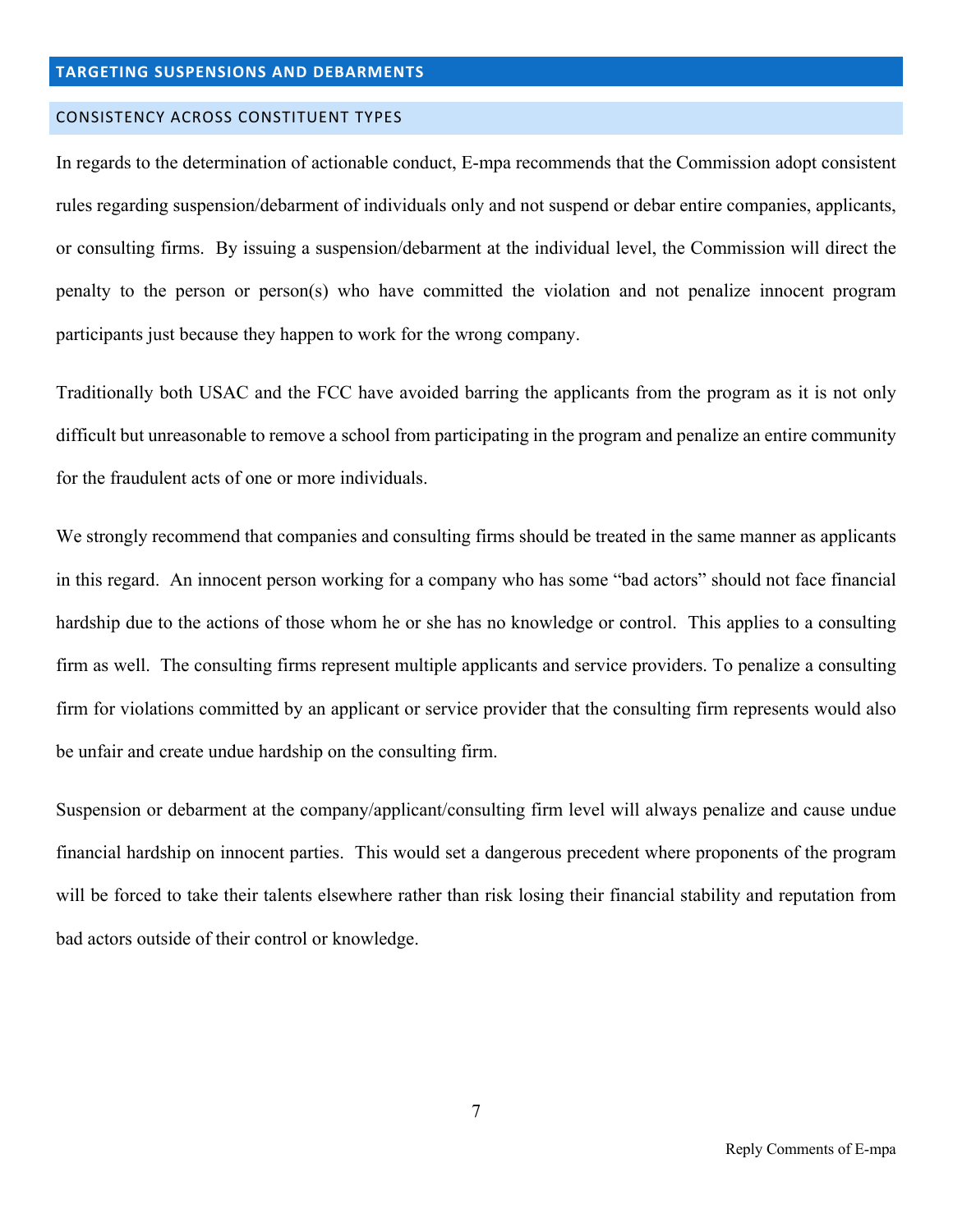Another issue that arises if a debarment or suspension is at the company level is that individuals can create more than one company. If their company is debarred or suspended, the individual "bad actor" could start a new company and be able to continue to participate in the program.

We certainly agree that there are situations where a debarment or suspension is appropriate. However, we recommend that the debarment or suspension be made at the individual level after a thorough assessment of the facts and circumstances of the case and proper due process has been provided to the accused individual.

### CORPORATE ENTITIES VERSUS INDIVIDUALS

E-mpa comments that there are multiple ways in which a corporate entity can skirt the suspension/debarment rules which are not available to individuals, including dissolving a corporate entity and replacing it with another, or having multiple SPINs.

## **DUE PROCESS**

#### CURRENT POLICY OF *DE FACTO* SUSPENSION

E-mpa strongly agrees with SHLB's concerns pertaining to the "de facto suspension process,"7 referring to the phenomenon where all public work on a particular FRN, including correspondence, invoice processing, and application review, stops completely, with no notification, transparency or recourse. E-mpa agrees with SHLB, and echoes their calls to eliminate this procedure and replace it with the rules under discussion. E-mpa comments that a more formalized procedure, which includes transparency and notification, would serve the needs of all constituencies in the program.

<sup>7</sup> SHLB-SECA Comments at 2.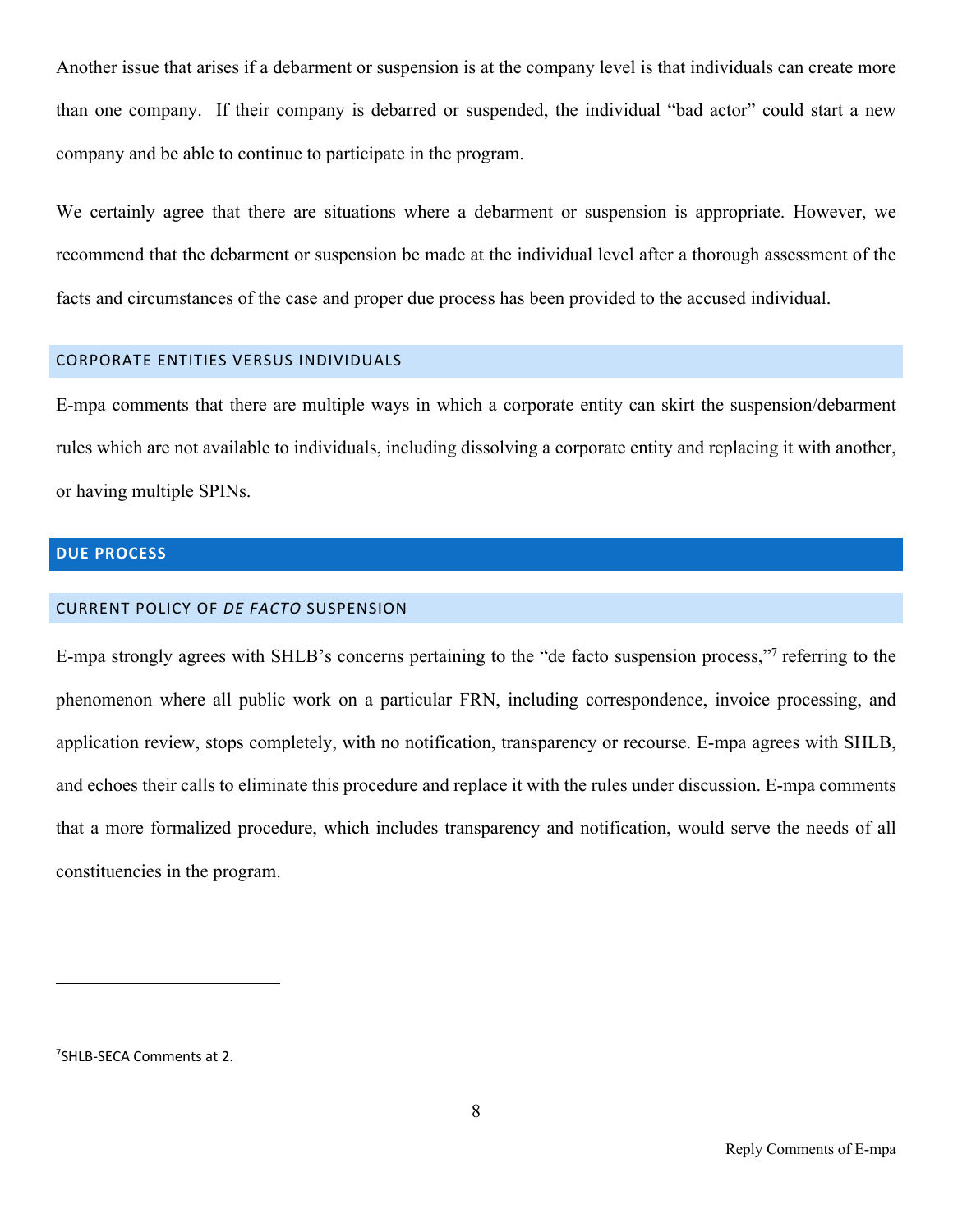#### ABILITY TO CHALLENGE AN ADVERSE FINDING

E-mpa shares the concerns of several commenters regarding due process for the application of penalties. The NCTA indicated concerns that parties must be able to challenge proposed actions and have the opportunity to submit exculpatory evidence,<sup>8</sup> and INCOMPAS/NTCA and Cellular South submitted comments that the Commission must consider mitigating factors.<sup>9</sup>

E-mpa agrees with both. Any proposed rulemaking must give all affected parties the right to contest a finding before a penalty is imposed, which includes confronting the evidence assembled against them.

8 NCTA Comments at 3-4.

<sup>9</sup> INCOMPAS/NTCA Comments at 17-18; Cellular South Comments at 6.